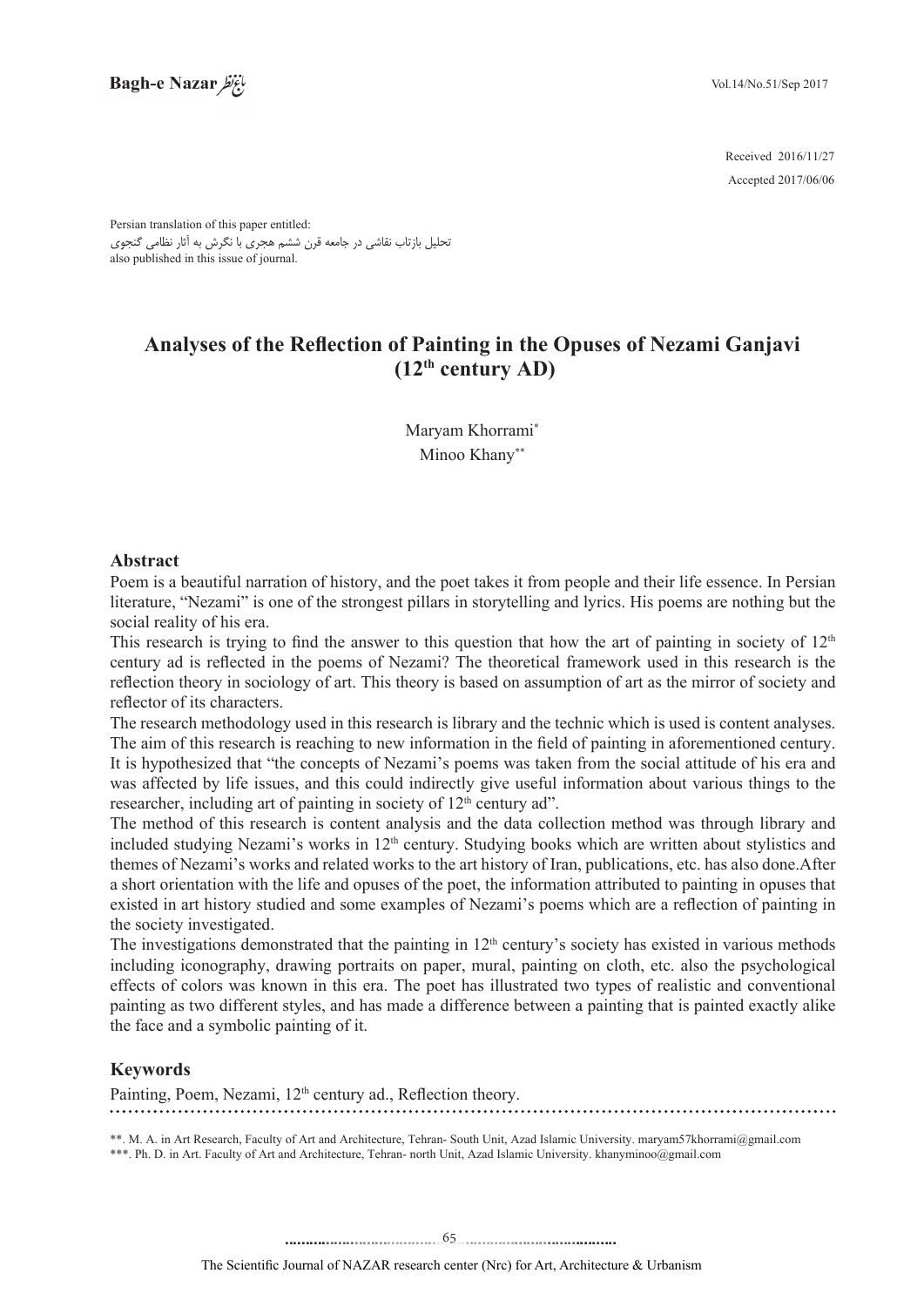# **Introduction**

Political, financial, social, cultural and artistic evolutions are effective in creation of literary works and masterpieces of societies. There are so many writers whose works are the reflection of political, financial. Social and artistic situation of poem and writer of these opuses era. Many things like life style, way of thinking, philosophic thoughts, religious and ethical beliefs and opinions, cultural and artistic phenomenon have reflected in literary works and actually, by reading them we can understand the art conditions of that society.

Art in the society is one of the issues reflected by literary works; as painting is a branch of art, it is possible to explore the place of painting and how it is performed in Iranian society through studying these opuses. So with a cultural and social view on literature and history, one could search for cultural and artistic experiences in people's lives.

The Persian literature is the source of culture, art, civilization, thought, opinions and beliefs of Iranians and its archaism shows the original identity and history of Iran. The country of Iran is full of rich and precious resources like poetry, logbooks, historical texts, etc. Resources that in turn, result in audience's cognition and more awareness of various historical periods and sections. Precise study of these resources, gives useful information and clues about artworks, technics and different styles of different fields of art, specially painting.

The  $12<sup>th</sup>$  century ad is one of the important periods in Persian literature and Persian language and literature developed and spread amazingly in this period. This, happened for many reasons including the foundation of Persian literature by poets and writers in previous .centuries

Nezami has mentioned Shapour, Iranian artist and painter, while telling romance stories like the legend of "Khosrow and Shirin":

The portrayer I am who with art painted this portrait of khosrow any portrait a portrayer paints reserves

> the shape but not the soul  $(Khosrow$  and Shirin, 168)

............................................................

There are too many other examples that the poet indirectly has reflected the presence of painting in society. Altogether it seems that the concept of painting in late literature of Iran has a great potential for investigation and perhaps much information buried at the heart of this treasure.

# **Review of the literature**

According to the performed investigations, there has been no literature found for this research.

Research Method:

The research method in this paper is the reflection theory of Vicotia Alexander. Alexender believes that theart is the reflection of the society. Through library which consists of studying opuses of Nezami- the famous poet of  $12<sup>th</sup>$  century ad, also the books written about stylistics and concepts of the mentioned poets opuses and the books in respect of the history of painting in Iran, sociology of the mentioned century, publications, etc.

According to investigations, no background research found for this research (or in case of existence was not available to the researcher).

# **Hypotheses Theoretical**

Hakim Jamal-Al-Din Abu Mohammad Elias the son of Yousef the son of Zaki Bani Moayed known as Nezami is one of the great and capable raconteur poets of  $12<sup>th</sup>$  century ad in Iran. His date of birth is estimated around 1145 ad and his date of death around 1203 ad. Most of biographers believed he was born in Ganjeh.

In lyrics, Nezami is one of the strongest pillars for Persian poetry; since his creativity began with lyrics. His proficiency in precise, delicate and scrupulous descriptions, far reached his speech to the peaks of Persian poetry. He is the master and follower of the others in storytelling and meantime he has not neglected ethical and wisdom subjects and advises, and one can see morality and chastity in his poems.

The masterpiece of Nezami is Khamseh or PanjGanj (Five Treasures), is a collection of poems with spiritual and ethical contents composed in the event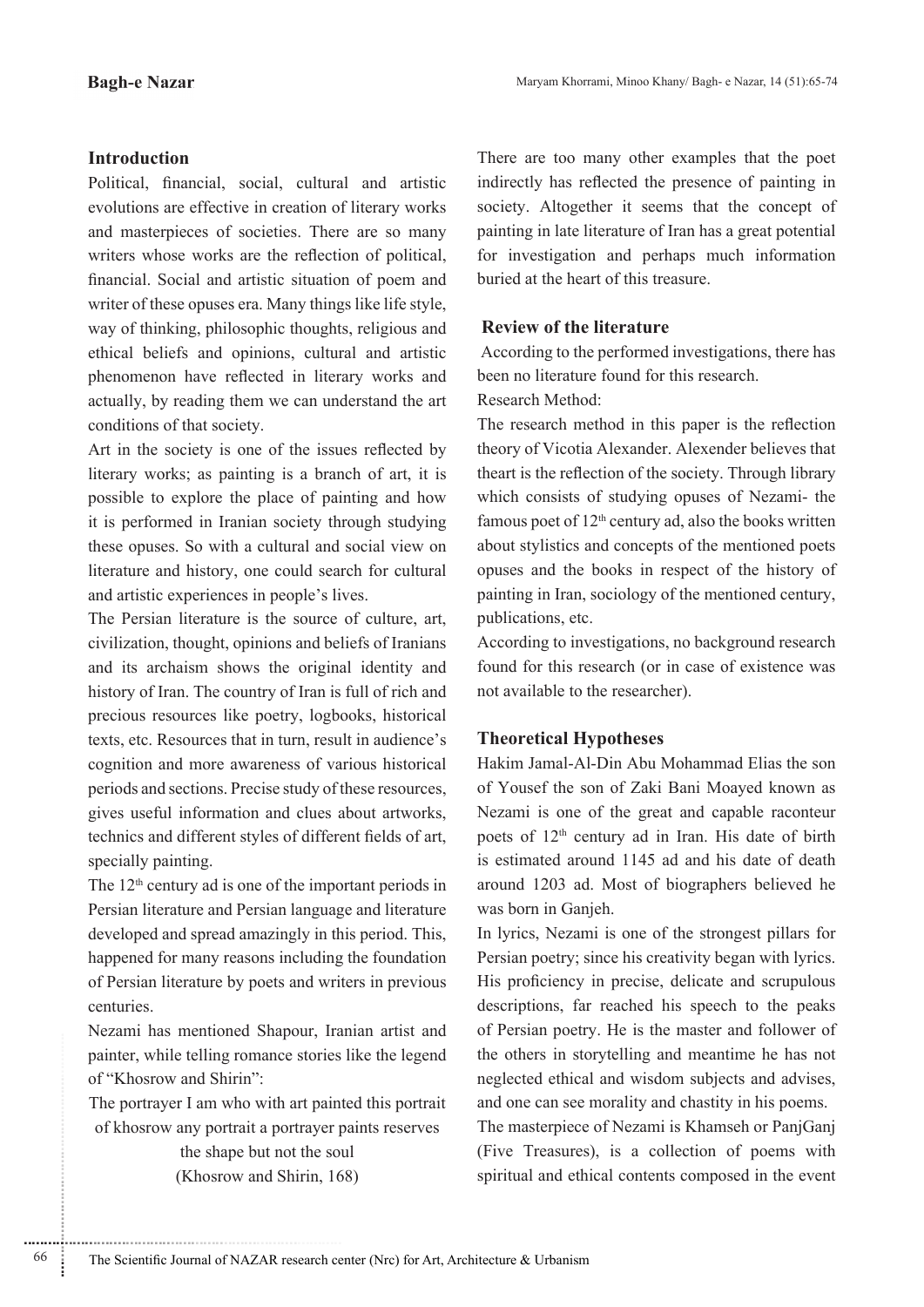of purge and cultivation of people. He has reflected the folk culture of his society in addition to advisory and paying attention to ethics in the stories and examples he has used, and also illustrated various issues in the society of his era.

The titles of Khamseh in historical order are: Makhzan- Al- Asrar (The Source of Secrets), Khosrow and Shirin, Leyli and Majnoon, Haft Peykar or BahramNameh (Seven men) and EskandarName (which consists of EghbalNameh and SharafNameh). There's also been left some poems in sonnet, ode and few quatrains from him. Nezami's power in narrating stories and his skill in descriptions and the attention and caution he has used with his words, resulted in imitation of his poetries by next poets and in this way a special style and doctrine born in Persian literature.

### **The concept of art in opuses of Nezami**

It could be realized from Hakim Nezami's poems that he had a thing for music, painting and other forms of fine art and it's obvious from the wild information he gives to his audience about arts that he is familiar with different kinds of art

Hakim Nezami's used the word "art" in Khamseh about seventy times and in different meanings. Although for art the definitions: tact, skill, technic, industry, craft and valuable work are identified, but in some of Nezami's poems, there's a reality beyond the words that are used.

The subject of knowledge and art has always been one of the subjects of adoration for Hakim Nezami. He, as the other famous classics of the world, identifies the knowledge, manner, science and art as the most precious essence of creation, the most stable and productive phenomenon of the universe and the most persistent and useful impressions of men's mind and reason. The privilege and superiority of men is proportional to the maturity of his knowledge and wisdom. He identifies the scientist and artist as the most perfect production of creation and the most favorite creatures on the earth<sup>1</sup>.

Nezami believes that everything and every art,

technique and knowledge is worth deserving in the light of loyalty to the right and truth,. Although he lives in a society that is in lack of art and wisdom, and the jealous and penurious make fun of every poem and speech, he believes in healthy criticism and encouragement and persuasion of the artists of his era (Movahed, 1988: 165).

Eventually, art has a high and grand place for Nezami and he wishes for a society in which art trained and developed as much to deliver the artist to the highest level of perfection. From his point of view, reaching to perfection and integrity of art would result in the development of society and its erasure of impurities and filth. Nezami gives value to the artist and counts him as one of the most perfect creatures of creation.

### **Findings**

Nezami pays much attention to different kinds of art including the painting in various parts of Khamse and proceeds in his poems expressing the importance and elegance of these arts. Mixing his experiences in the society with hearsays from far away times before his lifetime, beautifully he tells story. According to Bigdeli:

"If the poet makes Shirin to fall in love with Khosrow by seeing his portrait in (Khosrow and Shirin) poem, he also addresses the painting and iconography many times in (EskandarNameh) and hasn't neglected the role of this art in human's life. As much that one could say that Nezami mixes the poem with painting and get them stirred up with the music to give them eternity and immorality. He gives life and color to the love and kindness with music and poem, song and painting. Makes the face of love much more beautiful in presence of music and painting"  $(1990: 211)$ . In this research, the author with searching for the keywords: figure, painter, drawer, face, form, shape, portrayer, the pattern of brocade, color, picture, gallery, the pattern of wall, the pattern of porch, the pattern of bathhouse and pen, came to some poems of Nezami which are illustrative of different methods of painting in the society of his era. The findings of this research could be investigated in four sections

.......... ....... ........ ........... ...... ....... ........ .......... ...........

The Scientific Journal of NAZAR research center (Nrc) for Art, Architecture & Urbanism  $\frac{67}{67}$ 

...........................................................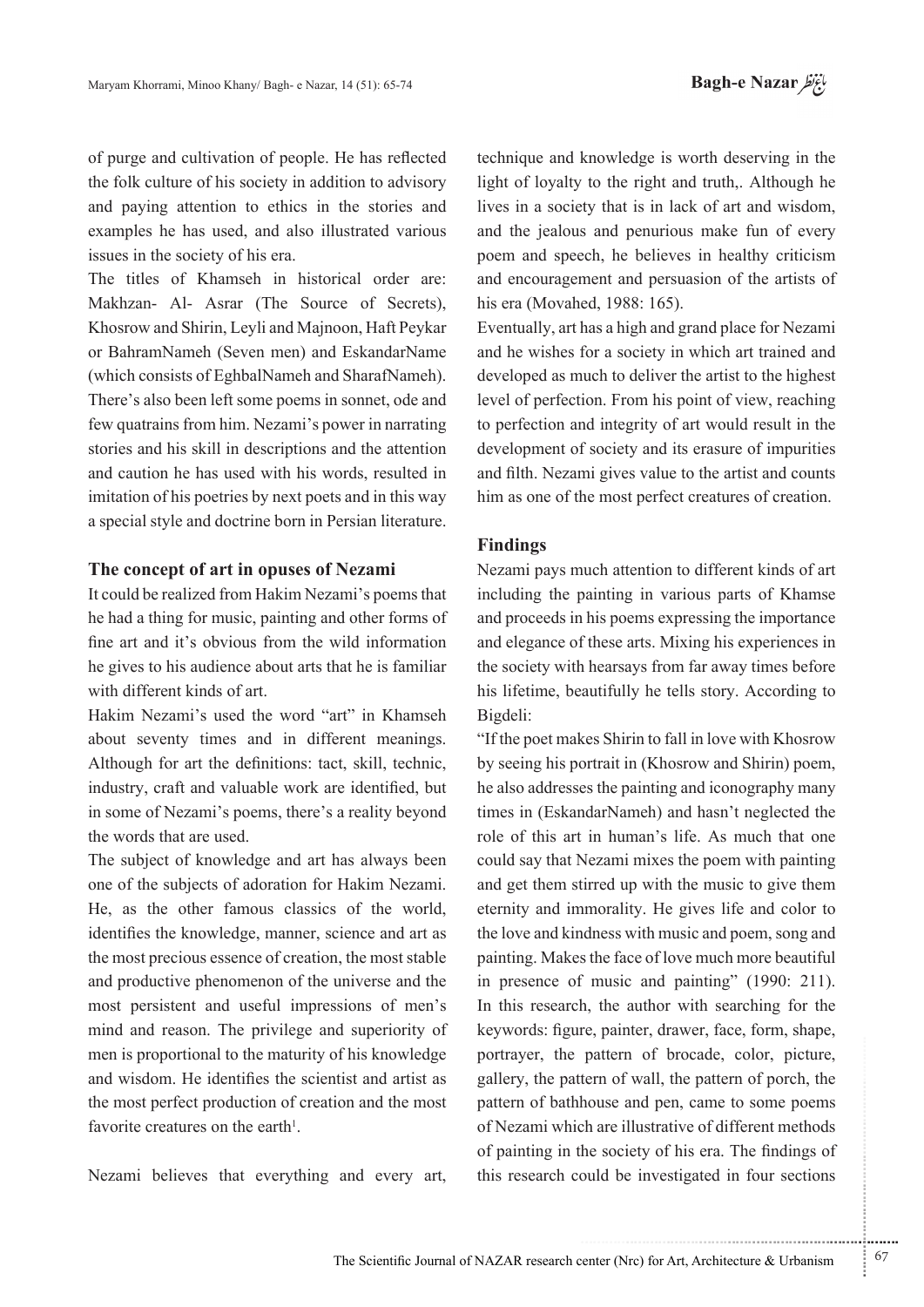of: the location of painting, the subject of painting, the painting tools and the painters.

# **The location of painting**

The investigations show that, in the time of Nezami, paintings were performed in various places including walls, gallery, fabrics, stone and paper. Apparently , in spite of rggeligious obstacles in the next period after importation of Islam to Iran, the wall paintings was noted and usually the kings encouraged the painters to figure the battlefields, hunting scenes or house parties to show off their luxury and conquests (Ravandi, 2003: 527).

In Nezami's poems is spoken of pattern of the wall and painting on the wall for several times and it could be deducted as he had seen the wall painting at his time and had some information about it so that he was able to speak of this style of painting in his poems. As an example in section 48 of Khosrow and Shirin Masnavi he writes:

In that golden gathering there were silent as silent

the servants where as wall paintings

# $(Khosrow$  and Shirin, 241)

Also other items address to the wall painting 2. In verses where Nezami has spoken about wall painting. the wall paintings have described inanimate, silent and still. Immobility is obvious in the description of these paintings in these verses. Of course, in the items related to the HaftPeykar in Khovarnagh palace, there's a different matter and the use of too many decorative elements in performance of the paintings have been important to Nezami.

The gallery is also a place where pictures and patterns are painted. Nezami has used that word several times in his poems. For example in section  $13$  of HaftPeykar, when Bahram sees the portrait of HaftPeykar at Khovarnagh palace:

A house like treasury saw the discerning and gold

# digger eye

Better from hundreds of Chinese galleries the pattern of that handpicked atelier was (HaftPeykar, 644)

In some other verses of the same section, he speaks

............................................................

in describing the gallery that seven figures of beautiful girls of seven countries are painted on its walls. A Muslim poet like Nezami has so much been concerned about art and even connected it to the time before importation of Islam<sup>3</sup>.

In other parts of his poems<sup>4</sup>, Nezami has composed beautiful verses about gallery, painter, picture and painting that could speak for a society where painting and miniature performed and the gallery existed as a place for presenting beautiful wall paintings.

Since he comprises the galleries in his stories with Chinese galleries, one can realize that in Nezami's era china was known for the best galleries and he tells so that the gallery in the story was even more beautiful and worth seeing than the china gallery; and in this way he's valued the late art and culture of his land. Another point is that, it seems unlikely that Nezami have seen the Chinese gallery. As we know Nezami's spent almost all of his life at Ganjeh. So the description of Chinese galleries' beautifulness could have been resulted from his heard.

In the "Noushabeh story- Barda's king", Nezami speaks of painting portraits on the silk in a painting technic that is similar to the natural model in a way that the viewer would be able to recognize the face of persons from their painted portraits, even not on the paper, but on the silk<sup>5</sup>.

Brocade also means a colorful silken cloth, and Nezami's used it several times and has spoken of pattern and picture and painting on the brocade. On Nezami's description of painting on the silk Bigdeli has written:

"When Nezami takes Iskandar as a legate and envoy to Noushabeh in Barda', the show of Iskandar's picture on the silk is one of the sweet scenes that Nezami puts as the rubric of next coming events. He writes artistically of that time's strength of craft and art of painting, and shows that even on the satin and silk cloths they used to paint the figures and portraits and pictures of humans perfectly beautiful and at excellent grade"  $(1990:211)$ .

Ordered that a bondwoman quickly brings a silk with figures of kings on it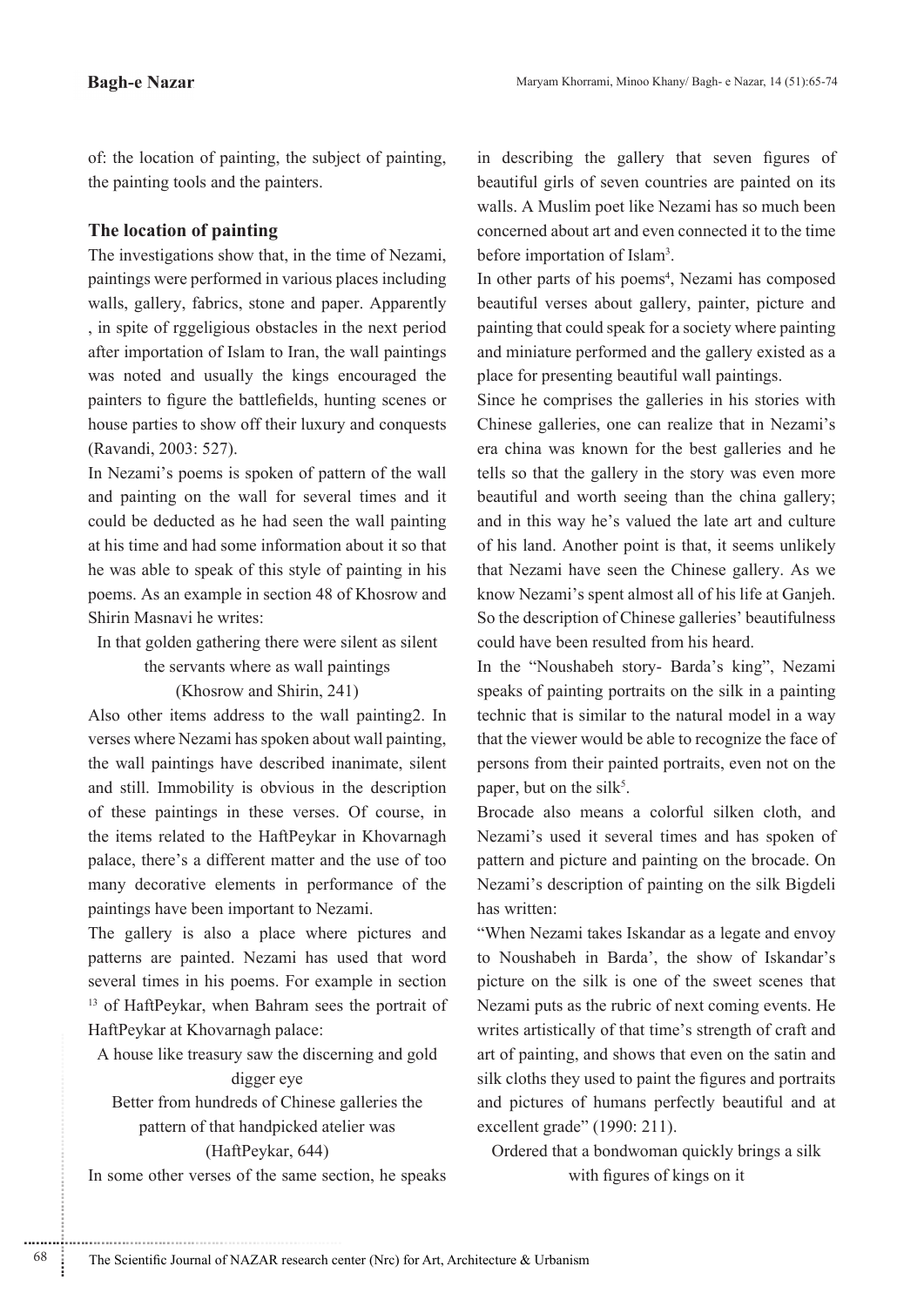# (SharafNameh, 1005)

Other verses $6$  are also examples of description of specifications of cloth and brocade in Nezami's era. Nezami addresses to existence of cloths with various colors and with different patterns including face pattern and human figure. Probably the fabrics that the human face and figure painted on them had been of the highest-grade.

Also in section 47 of SharafNameh, when Iskandar arrives to the Ghafchagh plain and women there have no hijab, as the kings word on keeping their hijabs doesn't affect them, eventually they ask a painter to paint the picture of a veiled woman on a rock; and with this done, women in that area looking at that picture, kept their hijabs. So the king told the painter that this people didn't listen to the king, but this picture affected them<sup>7</sup>.

In some of the analyses of this verses like Ahmadnezhad<sup>8</sup> and Bigdeli's<sup>9</sup> opinion, it's presumed that a statue of rock has been made by an artist that put a chador on her head to affect Ghafchaghian women, so that they keep their hijabs; but with words such as pattern and painter one could presume that the intention, has been to paint on the rock. Anyway, both of the painting and sculpture arts could be deducted from aforementioned verses.

Nezami's attention to being effected by the picture, is obvious in verses above; and that seeing a picture could be much more effective than speaking; especially to the common people, he introduces building. The effect of picture and art on the society the use of picture as a proper method for culturehad been known since a long time ago and rulers had discovered the importance of visual arts in leveraging and affection on people of their lands. Mani also had been recognized the affection of art on the society in promoting his religion and ethic and made a lot of use of art in promotion of Manichaeism ethic.

### **Painting** tools

Nezami has mentioned the pen, style, paper, book and color as painting tools; but has not spoken of their kind and material<sup>10</sup>. Probably at Nezami's time, they also had used of the same paper and tools used in Baghdad international doctrine or before.

In the part of "Khaghan's thinking on Iskandar's answer" it has also mentioned the person wants to visit Khaghan is not allowed to see him unless the painter paints a portrait of him/her on a book. It seems that the book is a painting book and probably this was for the security issues and later the photographer with the camera took this responsibility. As today the picture and photo of people is used for identification: Many people are wanting to see me they do not get

#### to see me

unless a portrait by a portrayer's pen they see on a book painting of them

#### (SharafNameh, 1064)

In Khosrow and Shirin poem, Shapour has a paper in hand and draws KhosrowParviz's face exactly alike on the paper and repeats it for three times:

A fine paper he held in the hand the face of

Khosrow he painted on it exactly alike

#### $(Khosrow$  and Shirin, 161)

Reached to that garden that painter ha began right at the first motive

#### $(K$ hosrow and Shirin 164)

Since we know that at the time of KhosrowParviz paper hadn't been invited yet, it could be sensed that Nezami has used the view of his own time to adjust the story with it.

HaftPeykar poem also has a suitable fictional space for proceeding painting. Especially it addresses the wall painting which has been particularly for palaces and pompous buildings. Nezami has spoken of pattern and painter and drawing picture on the walls of Khovarnagh palace by plotter in HaftPeykar with the title "killing the dragon by Bahram and finding" the treasure".

The element of color is also one of the important elements in painting. In Persian literature the colors are limited. Because the colors in late times were invariant and because Appearing new colors was less likely in existing life and meterials; so the poets and writers also used less kinds of colors in their works. Years and centuries used to pass for a special

.......... ....... ........ ........... ...... ....... ........ .......... ...........

...........................................................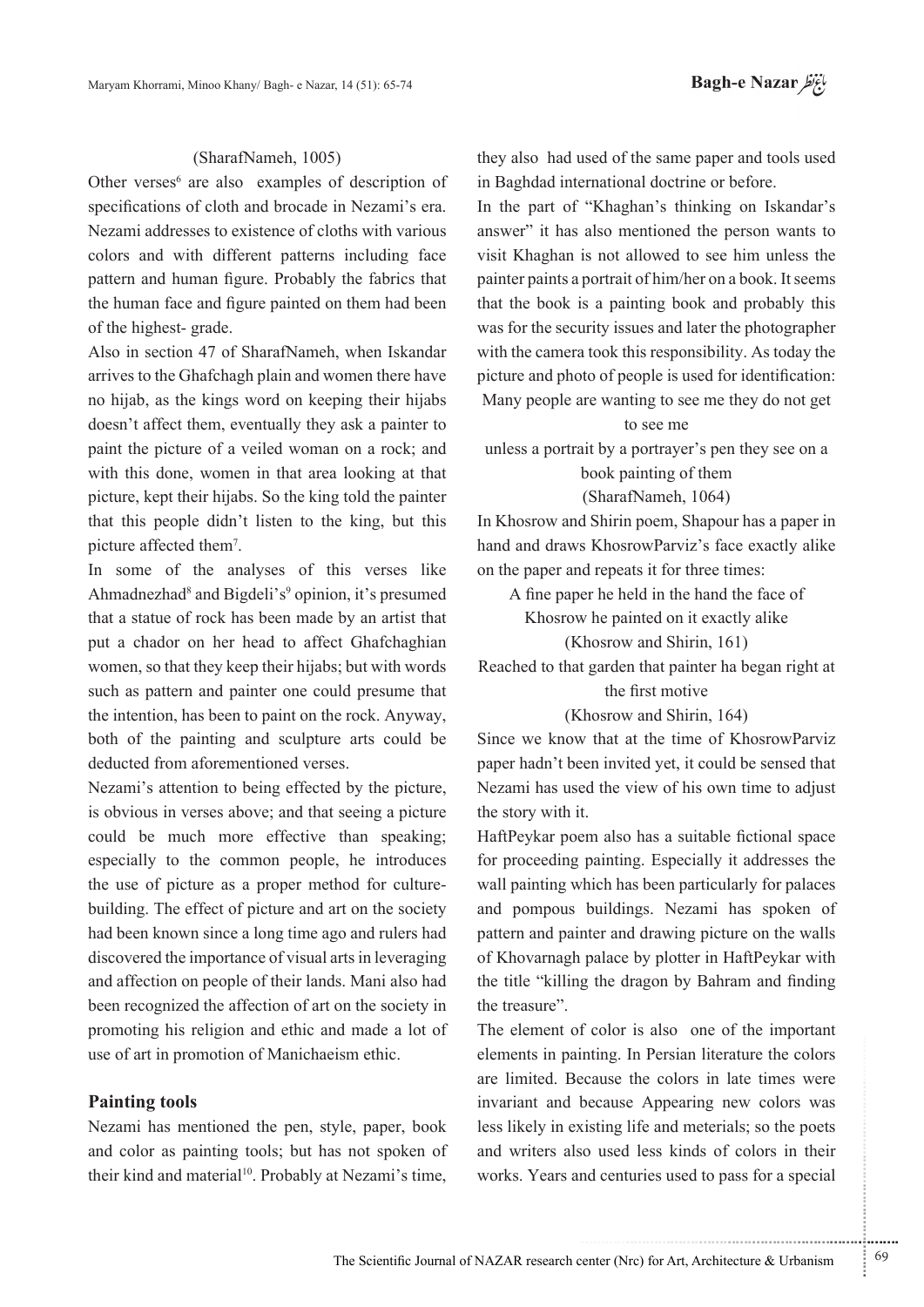combination or material to create, so in different periods poets have named of a few colors.

According to the investigations, the field that less researches has done about, is color symbols in Persian literature which Nezami proceeds masterfully in his poems, especially in HaftPeykar. In HaftPeykar Nezami has contributed every day of week to a planet with a special color.

By having a deep attention to HaftPeykar and care for the colors used in its stories, one could tell that Nezami wants to reveal the beauty of living and truth of life for the reader and link it to a more beautiful world. This is why the colors in HaftPeykar strengthen the main elements of the story and stabilizing them.

The storytelling of seven ladies begins on Saturday and continues until the seventh day (Friday). The color of Satur(n)day which is related to the Saturn planet, is black and the color of Friday is white and like the color of Jupiter planet; meaning the stories begin with black color and end with white. And by the end of the seventh story and shining of whiteness and brightness, the second life of Bahram begins. This means as going into a cave and disappearance from sight.

It could be realized from the use of colors in Nezami's poems that he's been aware of the psychologic nature of colors while now there is not a lot of time passed since the psychology of colors has mentioned. in his poems $11$ , He has mentioned the colors such as black, yellow, green, red, cyan, sandal<sup>12</sup>, white, livid, ultramarine, purple, etc. and considered the psychological effects of mentioned colors.

The subjects of painting and the painters

Nezami has used the art of painting and pattern several times in Khamseh. It seems unlikely that he wasn't aware of this art and was not aware of it and composed these poems solely because of imagination. It's worth investigating that what kind of his presedent painters' works he has seen.

And of the brocade I was weaving I showed him orphic patterns

As the grand man saw that magical pattern he failed to speak as a stone pattern (Khosrow and Shirin, 45).

............................................................

Nezami has spoken for Shapour about drawing pictures in section  $19$  of Khosrow and Shirin, the "Shapour going to Arman in demand of Shirin", and that he is skillfullike Mani painting Arzhang.

It has been told that a copy of Arzhang book has still existed in Ghazneh in late 11<sup>th</sup> century ad<sup>13</sup>. Too many writers also has written about Mani and Arzhang book<sup>14</sup>. This fame was in a way that "Mani" became an idiom for calling every famous and extraordinary talented painter.

Considering that we are aware of existence of a copy of Arzhang in Ghazneh, this question comes up whether Nezami or poets before him like Ferdowsi, Sanai, etc. had seen that copy of Mani's Arzhang, or they made examples of Arzhang's pictures just by their heard?

As acclaimed the king that artist answered him that OH the lord of the world

Just as I stain the pen Mani paints the Arzhang right away

### $(Khosrow$  and Shirin, 159)

In Manichaean paintworks<sup>15</sup>, one could consider allegorical and symbolic elements and mplementation of gold and silver for the induction of light as important characters. Also the use of color in the background, linear border cleaning of bright and flat colors, plant designs which tend to ascent and the mixture of text and picture in examples of founded wall painting, manuscripts and silken banners are clear. But the painting that Nezami speaks of, represents realism.

It is percieved from Nezami's poems that he has not seen any of Mani's paintings, but he's used his heard and he has exampled for describing the beauty of the painter's work in Khosrow and Shirin story (Shapour); although there is a chance that he had seen the work of Manichaean which is in the following of Mani's art; there is another question in this regard whether Nezami is seen the realistic painting and portrait in the society of his time and used this method to create his poems.

Another notable point in Nezami's opuses and other Iranian poets as Ferdowsi, Sa'di, Hafez, etc. is paying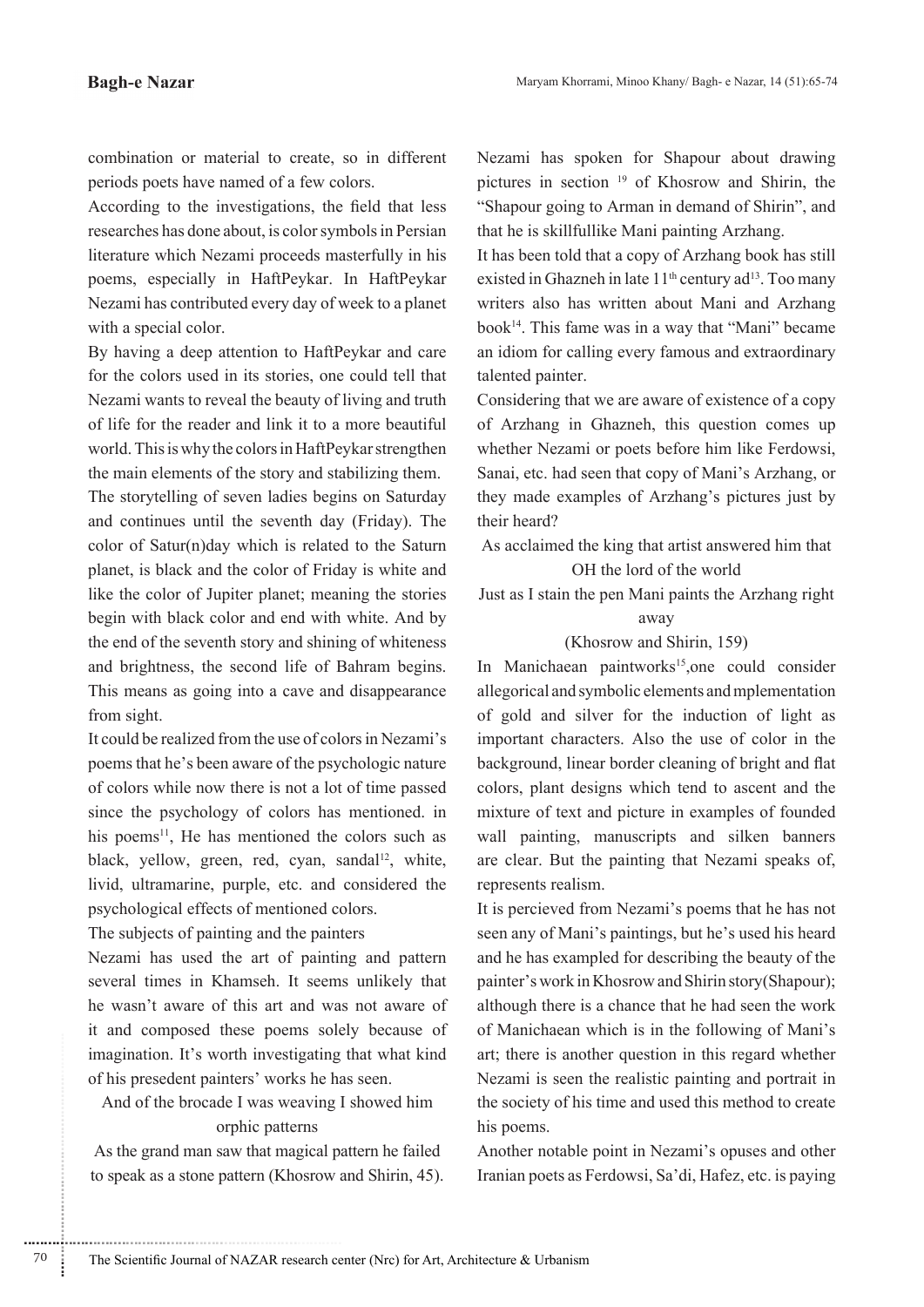attention to Chinese art. Chinese painting had been known to Iranians since ancient times. The Chinese painting works was imported to Iran as painted curtains or decoration on import crafts including ceramic dishes and silken textiles, etc. from China land. Iranian came to know the Chinese painting this way and showed interest in it. Iranian literature after Islam is full of addresses and allusions in praise of Chinese painting.

As the Chinese pattern he saw with that Chinese painter the key of his satisfaction he saw in his hand

### $(K$ hosrow and Shirin, 193)

Nezami has used the pattern, painter and designer in example on Leyli and Majnoon poem and it seems the kind of story and atmosphere which this story has developed in, required to not speak of the painting art that much. Nezami also has composed other verses in Levli and Majnoon using the words pattern and painter<sup>16</sup>. in Leyli and Majnoon poem, he has also used the word designer:

On that field was a groves which the work of chines

#### designer it was

#### $(Levli and Major)$

Senemar, has been the capable Iranian architecture that apart frombuilding Khovarnagh palace, they attribute the built of Madaen Ivan or Kasra arch to him. In addition to masonry, Nezami recognizes Senemar as a master in painting in his poems:

Although openly a masonry he is master of a

# thousands of painters he is  $(HaffPeykar, 631)$

In many other cases in HaftPeykar Nezami has addressed to the pattern and painter and it comes out from his poets that he both has used these words in their real meanings and indirectly as simile and .allegory

He has spoken of painting the picture of Khosrow on the paper for the first time by Shapour and has used the word "face" for several times. As it is recognizable by his descriptions, this paining is realistic and Shapour has painted it just in order to Show the exact picture of Khosrow to Shirin<sup>17</sup>.

On the other hand, it's not exactly determined

that how the realistic has been from the ancestors' point of view. That if the painted picture has been photographic and with perspective observation? In next several verses. Shirin sees the painted picture of Khosrow and gets impressed<sup>18</sup>. In mentioned verses, Nezami brings up the affection of Shirin out of seeing Khosrow's picture in a delicate expression and again this question pops up in reader's mind that has Nezami really seen this realistic painting which affects the viewer so much, so that he could compose a story like this?

Most likely the ancestors have not had the perception of the photographic picture that we have today, but the only act that someone holds a paper in the hand and paint the picture of another one in a way that someone else get impressed by seeing it, shows that Nezami could use this art in composing his story by witnessing it. He has talked about the face and portrait painting in Khosrow and Shirin poem<sup>19</sup> and has explained about it in a way that it seems he has witnessed this art several times in his life and society. In SharafNameh, Nezami addresses to this point that the face of the person is the guide for the painter and by looking at that person's face the painter can paint his/her picture; in this verse, the point is notable that someone paints the picture by looking at the model and tries to simulate.

When art and wisdom present every face becomes a guide to portrayer (SharafNameh, 843)

As a result, it could be deducted from intended poems that Nezami has had some information about painting portrait and even about someone becoming a model for painting and the painter tries for simulation. It seems this kind of painting in the society of  $12<sup>th</sup>$ century was done and Nezami has composed his poem seeing these cases.

Nezami has named of Mani, Shapour and Shideh as skillful painters in Khamseh. He has mentioned those names and also Senemar in a mythical way meaning the names has delivered chest to chest to Nezami and the name of these persons has mentioned in the history in the same way; and no example of their works has found yet. There've only found some

.......... ....... ........ ........... ...... ....... ........ .......... ...........

...........................................................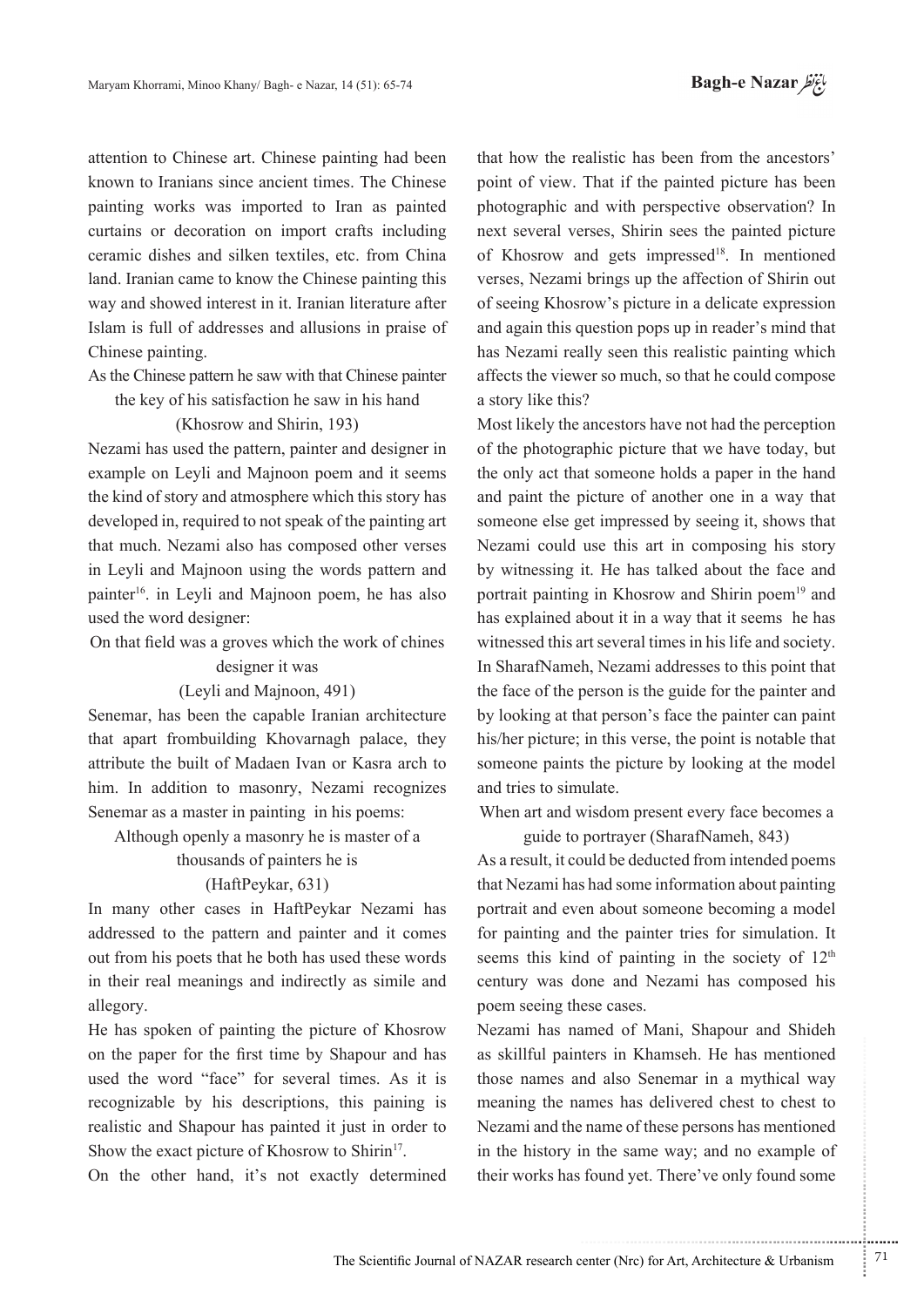works from Manichaean who probably had been Mani's followers in Turfan zone and the traits of their works could be attributed to Mani's lost works too. Also he has introduced Shideh as Senemar's disciple which could be conducted that Shideh had been living in Senemar's time.

Also in section 44 of SharafNameh titled "The debate of Chinese and Roman painters", the subject of poem is based on the art of painting and a painting contest that has played between Chinese and Roman artists 20 and at the end the story that Nezami tells about Mani to show off the superiority of his painting in compare to other painters.

In this story, Nezami has pointed out the mirror and polishing the arch, and beautifully delivers his the osophical expressions to the reader through subtext. Because only by cleaning the rust and polishing the impurity one would be able to see the picture of true beloved in the mirror of personality.

He considers Chinese as Sufis who have theosophical views and for expressing this concept he narrates the story of painting debate; but the important point for this research is addressing to painting on the arch which seems Nezami has been aware of such a style or has seen it and then, has used it in his theosophical expressions.

Also after this contest, he narrates a story of Mani to show his superiority to all painters<sup>21</sup>. The mentioned story is associated to 3D street paintings of our time. Now this question comes up that whether Nezami has been aware of such style of painting or his creative mind is the creator of this technic for the first time? As we know, the 3D painting and even more on the

floor only has been considered at current age. The question that how Nezami had been able to speak of this painting such delicately so that he can admire some more Iranian myth of painting - Mani- and prove his excellence to Chinese and Roman painters, is to investigate separately.

In these verses, he describes painting in a super realistic way: a crystalline pool that the water inside is painted in a way that in viewer's eyes is like the water in a real pool moving by wind blowing and there is also some grass at the edge of the pool and this scene has painted such naturalistic that even Mani the painter doesn't recognize it from the reality. As we know, the age of Nezami's life has a long distance with invention of perspective. The other point is that in the art history and analyses attributed to Iranian painting, we see that Iranians had no desire for depth view and 3D painting and still don't have. But in some cases like this poem we cannot be so sure about that.

According to the subjects discussed in this section, it seems that Nezami has had some information about the art of painting and different methods of it. He has observed the painter and the painting in his society and has succeeded to pay attention to this art and mix it with his imagination to use it in his poems and make a beautiful picture of his stories in the mind of his readers

### **Discussion**

In above research titled "The reflection of painting in the opuses of Nezami" there's no discussion since there was no background research.

# **Conclusion**

Investigations showed that Nezami, the raconteur poet of  $12<sup>th</sup>$  century ad considers the art as the most precious essence of creation, the most permanent and productive phenomenon of the world, and the most persistent and useful impressions of mind and reason of men. He considers the artist as the most perfect products of creation and favorite creatures on earth.

Hakim Nezami in the case of painting art, has used the words pattern, designer, and painter in their current meaning for several times and the word "face" has used in some cases as the painted picture. In his poems, portrayer means someone who paints the portrait or face of somebody and does this act by watching and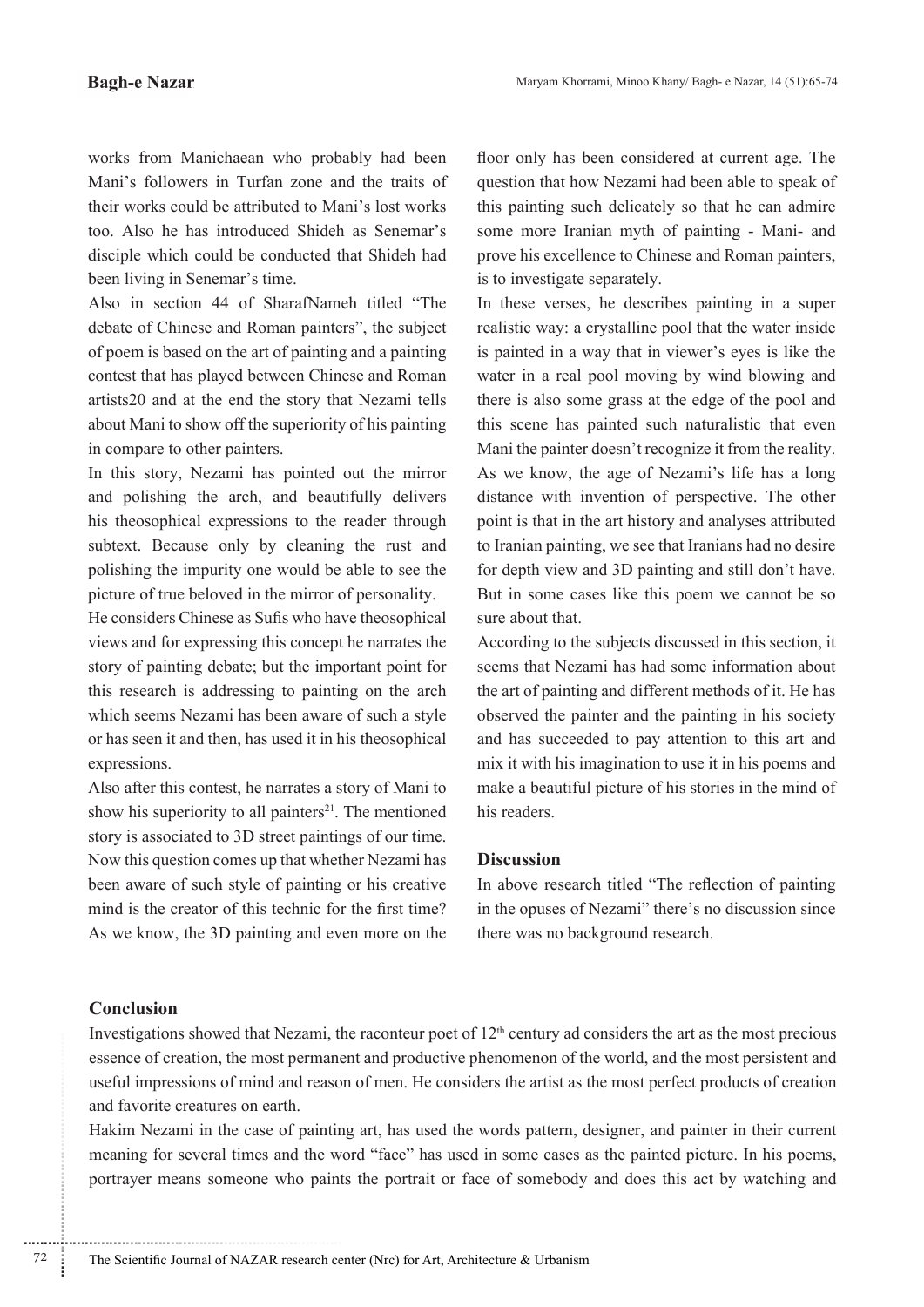looking at real face of the person; meaning this painting is realistic and couldn't be symbolic. Also Nezami has spoken of painting picture on the paper so many times. He has composed verses of wall painting and the pattern of wall showing that he has witnessed this style of painting and has had information about this field that he had been able to address it in his poems.

Nezami has addressed to painting on arch in a debate between Romans and Chinese and also to painting on the rock in two cases, and has demonstrated the effect of painting and picture on people's culture in his poems. It seems that in the poem "travel of Mani to China", Nezami has mentioned features of 3Dpainting we are seeing the current age.

He has mentioned brush, paper, and color as painting tools and reminisced three painters in his poems named Mani, Shapour and Shideh and an architect named Senemar who has also been very capable in painting; which seems he has used the name of mentioned painters in a mythic way and by his heard about their fame.

He also has mentioned many colors. The interesting point about colors is that Nezami has been aware of psychologic effect of colors which are proposed today. Also in his poems he has used colors symbolically. In his poems he addressed the pattern of brocade several times that shows the life of the artists in his age who painted on silk and valuable cloths and this art probably had been in the following of textile production from late times in Iran.

Since the investigation and recognition of art in previous centuries is a subject that has not been the subject of research for much researchers and recognition of art through literature is still an new subject, it is recommended in the following of the above research using interdisciplinary studies and also reading and investigating other rich literary and historical sources, proceed finding vague and unknown cultural and artistic cases in the past so that the discovery of unknowns in the past become the light of the way to the future. Enlightening the artistic effects of the past and reasons of its victories and failures could be a lesson for all enthusiasts in today's art and culture

#### **Endnote**

- 1. Nezami 1998: 1182. 2. Nezam, 1998: 644, 864 & 964. 3. Nezam 1998: 644 4. Nezam, 1998: 644, 741, 688, 806, 869, 1164, and 1185. 5. Nezam 1998: 1006. 6. Nezam, 1998: 212, 32, 918, 1042, and 1185. 7. Nezam, 1998: 1095. 8. AhmadNezhad K, 1990: First ed. 9. Bigdeli Q, 1990. 10. Nezam 1998: 159, 163 & 1064. 11. Nezam, 1998: 234, 715, 726, 737, 772, 1039, 1042, and 1054. 12. Sandal is a soft red and dark as soil, since soil is kind of reddish. 13. Balkhi, Translated by Vaezi, J. 2011:156. 14. Abolma ali M, 2011:156-157. 15. Klim, 1994: 12-80. 16 Nezam 1998:530, 591 17. Nezam 1998: 161. 18 Nezam 1998: 162. 19. Nezam, 1998: 162, 164, 168 & 271. 20. Nezam 1998: 1078 & 1079.
- 21. Nezam, 1998: 1080.

The Scientific Journal of NAZAR research center (Nrc) for Art, Architecture & Urbanism  $\frac{1}{2}$  73

...........................................................

.......... ....... ........ ........... ...... ....... ........ .......... ...........